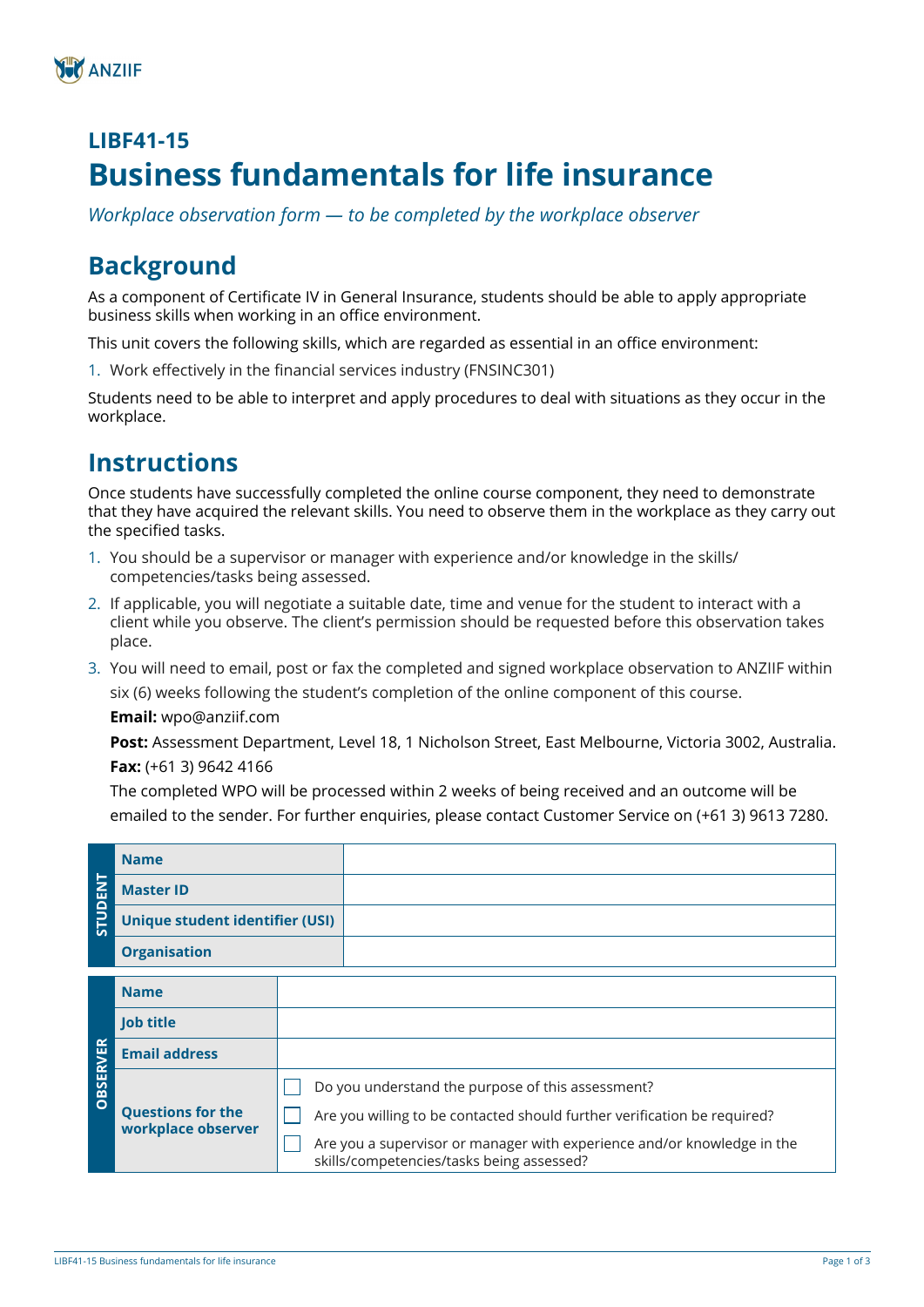

## **Workplace observations**

Please record the date of each observation and place a check mark indicate the student has successfully performed the listed task to the required standard. You must record *three* succesful observations to satisfy the requirement that the student performs these tasks on a consistent basis.

| Does the student perform the following tasks to the            | <b>Successful observations</b> |                           |                           |  |
|----------------------------------------------------------------|--------------------------------|---------------------------|---------------------------|--|
| required standard on a consistent basis?                       | <b>Observation 1 date</b>      | <b>Observation 2 date</b> | <b>Observation 3 date</b> |  |
| Refer to Appendix A for performance criteria.                  |                                |                           |                           |  |
| FNSINC301 Work effectively in the financial services industry  |                                |                           |                           |  |
| Work within industry guidelines, procedures and<br>legislation |                                |                           |                           |  |
| Communicate in the workplace                                   |                                |                           |                           |  |
| Work safely                                                    |                                |                           |                           |  |
| Use workplace technology                                       |                                |                           |                           |  |
| Work in a team environment                                     |                                |                           |                           |  |

### *Employability skills*

Please place a check mark to indicate the student has successfully acquired the following skills.

- $\Box$  Performs job tasks to industry standards
- $\Box$  Manages job tasks effectively
- Adapts to new tasks

 $\Box$  Works well with others

- 
- $\Box$  Implements safe working practices
- Copes with unusual or non-routine situations

 $\Box$  Solves problems on-the-job

### *Terms of acceptance*

I, the workplace observer for this workplace observation checklist, warrant the truthfulness of the information provided. I have conducted this observation/role play in accordance with ANZIIF's guidelines.

| Signature | $P^{\prime}$ | Aafe |  |
|-----------|--------------|------|--|
|           |              |      |  |

I understand that checking this box constitutes a legal signature confirming that I acknowledge and agree to the above Terms of Acceptance.